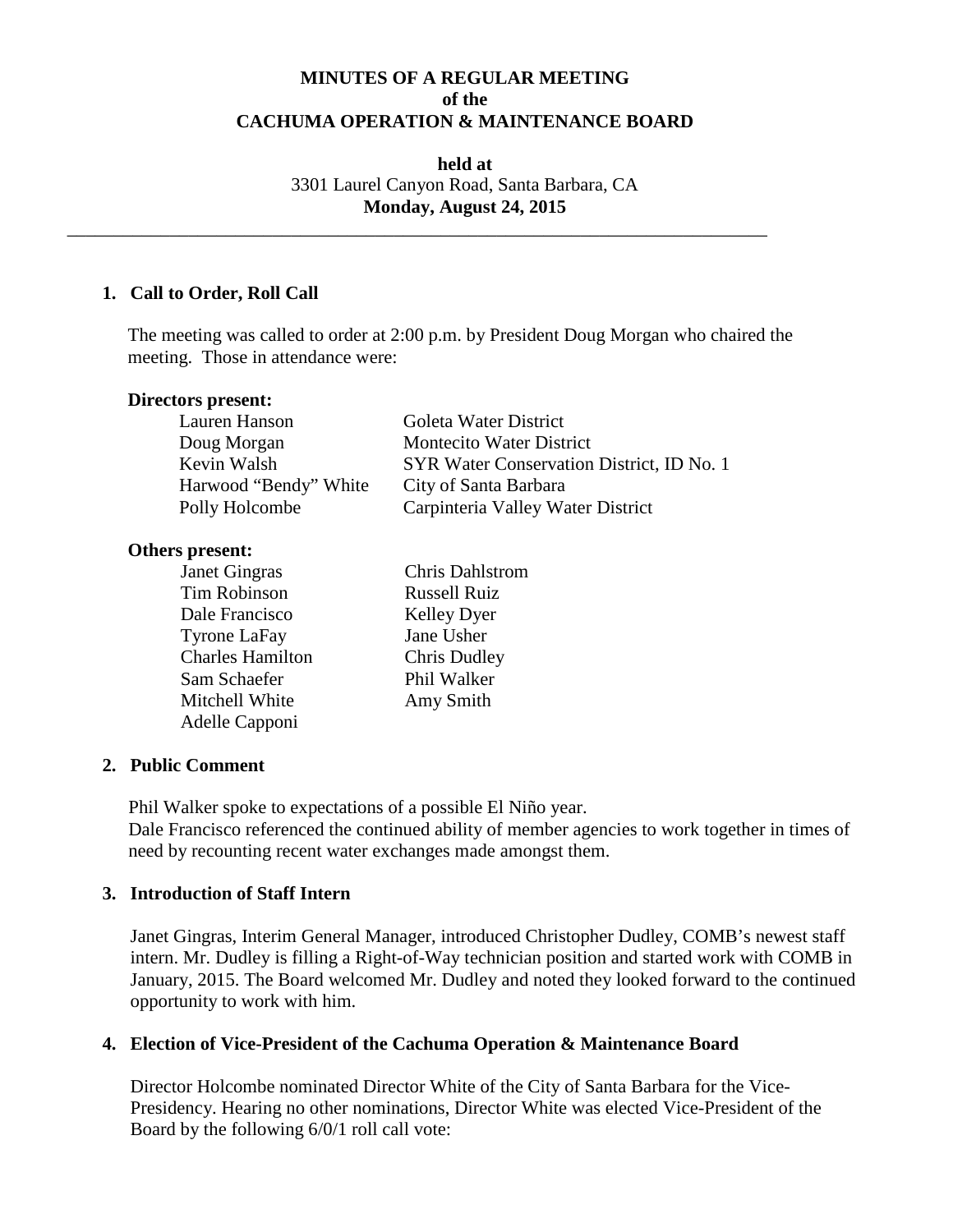**Ayes:** Walsh, Holcombe, Hanson, Morgan **Nayes:** None **Absent/Abstain:** White

# **5. Procedure for Payment of Claims**

The Board discussed the new, hybrid method of reviewing certain claims before the issuance of payment and continuing to pay others routinely. President Morgan stated that the new method would be carried out on a trial basis over the next few months before the Board makes any final decisions on implementing a new procedure.

## **6. Consent Agenda**

### **a. Minutes**

July 27, 2015 Regular Board Meeting

- **b. Investment Funds** Financial Reports Investment Reports
- **c. Review of Paid Claims**

# **d. Review of Pending Claims for Payment**

Director Hanson moved to approve the Consent Agenda, seconded by Director Holcombe. Director Walsh exclaimed that he would be voting "No" for his "usual reasons," and that he saw no need to go into further detail on the subject. Following discussion, the motion carried 6/1/0 as follows:

**Ayes:** White, Holcombe, Hanson, Morgan **Nayes:** Walsh **Absent/Abstain:** None

## **7. Verbal Reports from Board Committees**

- *Operations Committee Meeting – August 6, 2015:* Director Walsh reviewed topics discussed at the meeting, including certain facets of the Emergency Pumping Facilities Project (EPFP), Infrastructure Improvement Plan (IIP) projects, proposed labor contracts, and a temporary emergency stabilization of the South Coast Conduit (SCC) at Mission Creek.
- *Fisheries Committee Meeting – August 6, 2015:* Director Holcombe summarized the meeting in detail, highlighting several items on the agenda such as the 2015 Trust Fund and Renewal Fund Report, a proposed draft letter from COMB to NMFS demonstrating existence of a Nexus, and a status report on pending Quiota Creek tributary projects. Director Holcombe iterated that the Committee discussed at length and gave careful consideration to the 2001 Fisheries Memorandum of Understanding (MOU).
- *Administrative Committee Meeting August 14, 2015:* President Morgan briefly outlined the agenda items, primarily focusing on the draft Director Handbook presented to the Committee; he spoke to the Committee's plans to take the draft handbook to the Board once the next draft has been completed.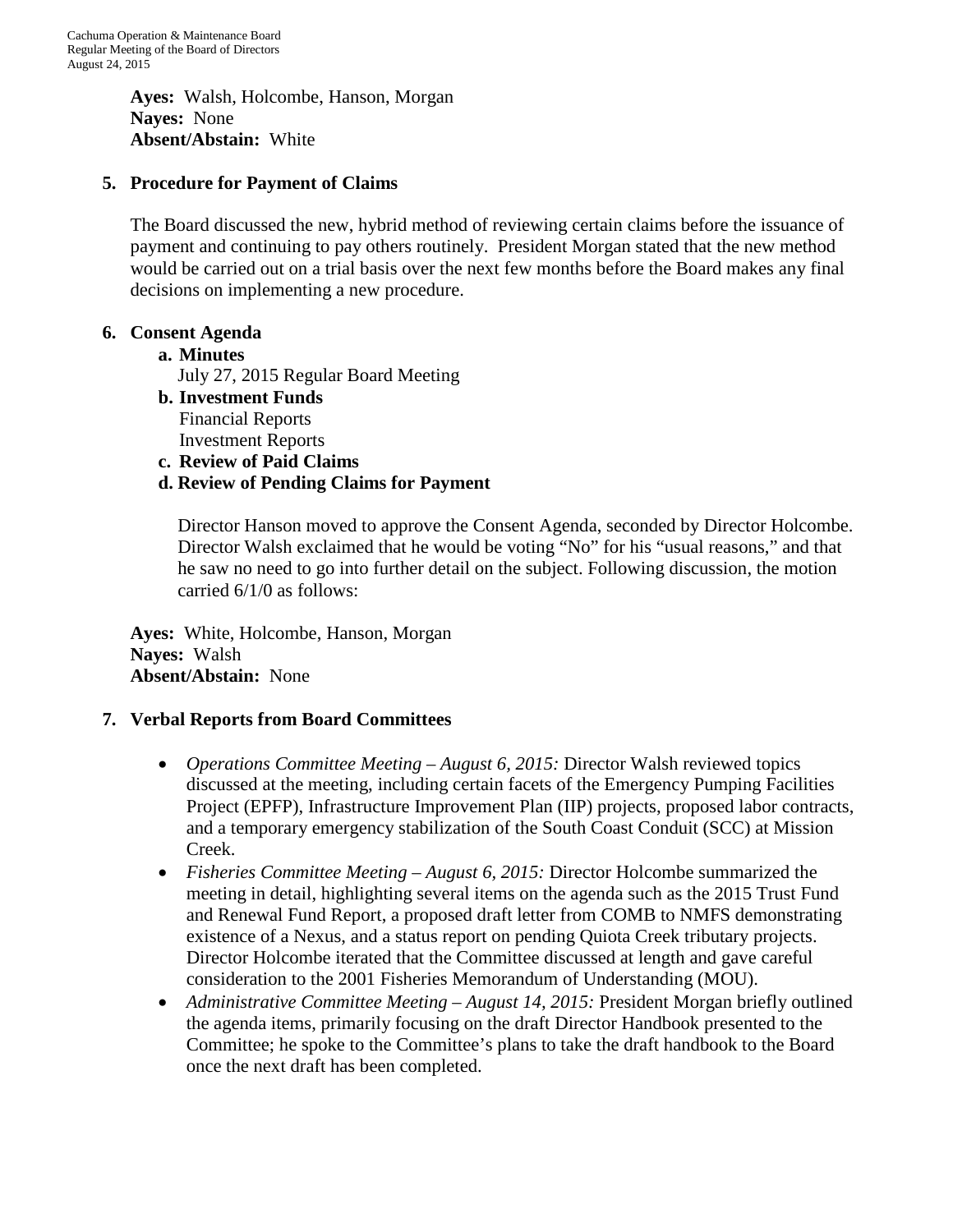### **8. Operations Division Staff Presentation – Overview of South Coast Conduit Conveyance System**

Operations staff was delayed due to operational needs at the lake. The presentation will be carried forward to the September or October COMB Regular Board Meeting.

# **9. Resolution No. 608 – Increasing Project Expenditure and Extending Project Expenditure Date for the Emergency Pumping Facilities Project**

Ms. Janet Gingras, Interim General Manager, presented the item, explaining that Resolution No. 608 proposed an extension of the project expenditure date by six months alongside a corresponding increase in expenditure for six additional months' operational costs, totaling Six Hundred Thirty-Eight Thousand Dollars (\$638,000.00).

Director Walsh brought up the project Indemnification Agreement's applicability to a possible increase in project expenditure, overall project finance, and grant funding reimbursement. Director Walsh also noted that it is unacceptable for project expenditures to be "piecemealed," as any COMB endeavor with a total expenditure equal to or exceeding One Million Dollars (\$1,000,000.00) requires a unanimous vote of approval by the Board.

Mr. Bill Carter, COMB General Counsel, weighed in on the increase in expenditure, stating that the initial Six Million Dollars (\$6,000,000.00) in project expenditure was originally approved by the Board in April, 2014, with the passing of Resolution No. 577. Separately, Resolution No. 608 proposes an increase in expenditure less than the One-Million-Dollar threshold and, thus, does not require a unanimous vote of the Board. If, however, an additional increase in expenditure were to be considered beyond Resolution No. 608, which with the currently proposed \$638,000.00 totaled in excess of One Million Dollars (\$1,000,000.00), its approval would likely require unanimous vote of the Board. Respective to the Indemnification Agreement, Counsel's opinion, after careful review, is that it does apply. Mr. Carter noted that if the project were to change or 'morph' into something different, it certainly would need to be revisited. President Morgan directed COMB Counsel to contact Counsel for ID No.1 and address the Indemnification query.

Director Holcombe moved to approve Resolution No. 608, seconded by Director Hanson. Following a lengthy exchange, Director Walsh pressed for President Morgan to call for the vote. Resolution No. 608 was passed by unanimous roll call vote:

**Ayes:** White, Walsh, Holcombe, Hanson, Morgan **Nayes:** None **Absent/Abstain:** None

## **10. Contract with State of California Conservation Corps**

Director Holcombe moved to authorize execution by Interim General Manager, Janet Gingras, of a contract with California Conservation Corps for an amount not-to-exceed \$25,000.00, upon Legal Counsel's review and approval. Seconded by Director White, the motion carried 7/0/0 as follows:

**Ayes:** White, Walsh, Holcombe, Hanson, Morgan **Nayes:** None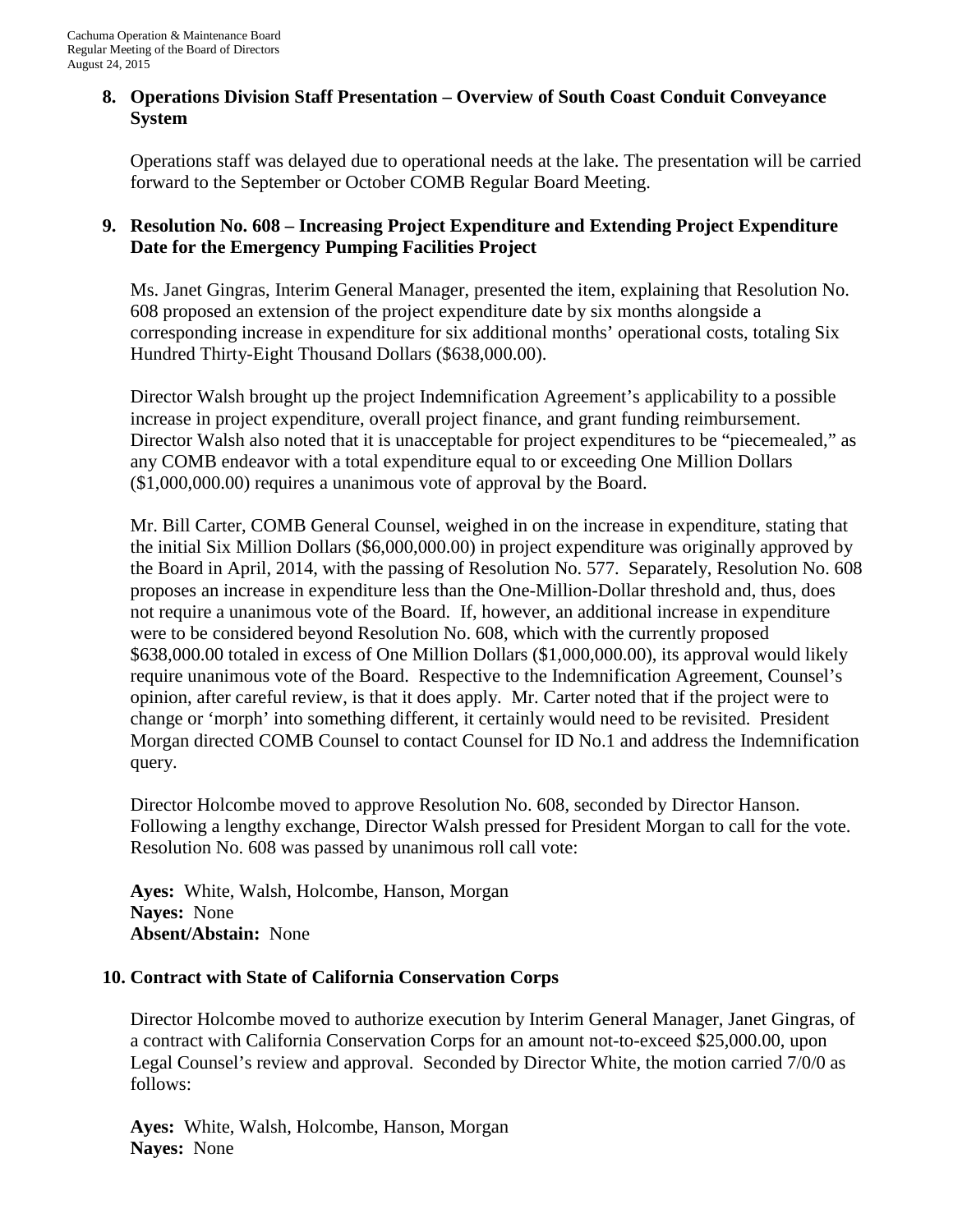### **Absent/Abstain:** None

### **11. Memorandum of Understanding with CAL FIRE Conservation Camp Program**

Director White noted that the CAL FIRE program is one of the best free labor arrangements in the state of California. The Board acknowledged that while COMB may not receive an excess amount of labor from the agreement due to a prolific wildfire season, they would benefit from each day the program is able to assist. Director Hanson moved approval of the Memorandum of Understanding (MOU). Seconded by Director Holcombe, the motion carried 7/0/0 as follows:

**Ayes:** White, Walsh, Holcombe, Hanson, Morgan **Nayes:** None **Absent/Abstain:** None

### **12. Fish Passage Improvement Project – Quiota Creek, Crossing 3**

- *a. Execution of Purchase Order for Contech Engineered Solutions, LLC*
- *b. Payment of Encroachment Permit fees*
- *c. Commencement of Bidding Process for Project Construction*
- d. *Execution of Construction Contract with the Lowest Responsive and Responsible Bidder*

Ms. Gingras presented all the portions of the item being considered for approval. Director Walsh asked COMB Counsel about COMB's ability to enter into a Non-Competitive Bid contract. In reply, Ms. Jane Usher explained that because there is no other vendor for the specific type of bridge needed, the sole-source nature of the contract allows the non-competitive bid for the bridge purchase. Dr. Robinson added that the JPA allows non-competitive bidding; COMB, however, has historically sought approval to do so as a courtesy.

Director Walsh suggested the Board delay voting on the project, suggesting that its true cost would exceed One Million Dollars if it were to include prior costs and any contingencies. Director Hanson moved to approve Item  $12a - d$ , commenting that the project is extremely costeffective and paid for largely through grant funding. Director Holcombe seconded the motion while echoing Director Walsh's comment regarding 'piecemealing', and agreed that final cost analysis should be done.

President Morgan directed the Fisheries Committee to review some past tributary projects, as well as any moving forward, to ensure they have not and will not be piecemealed to result in total expenditures greater than One Million Dollars. Referring to this as "Speech A", Director Walsh once again mentioned the 2001 Fisheries MOU and the ability it gives ID No. 1 to decline to participate in certain fisheries projects.

Following discussion, the motion carried 6/1/0 as follows:

**Ayes:** White, Holcombe, Hanson, Morgan **Nayes:** Walsh **Absent/Abstain:** None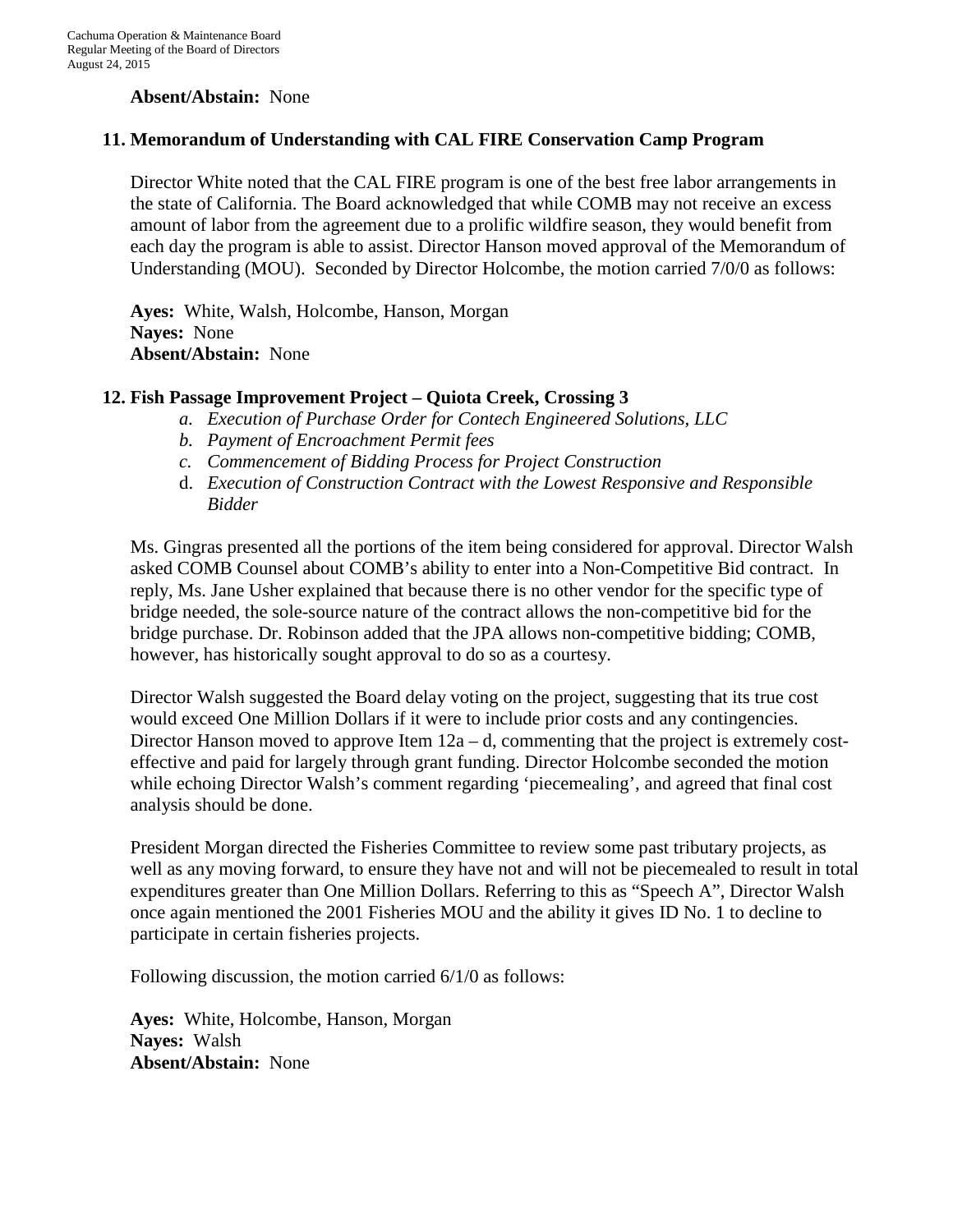# **13. Interim General Manager's Report**

- *Board Administration:* Janet Gingras, Interim General Manager, briefed the Board on the reference booklet they received at the beginning of the meeting. The booklet included the COMB Fiscal Year 2015-16 Adopted Budget, Five-Year Infrastructure Improvement Plan (IIP), and Five-Year Habitat Improvement Plan (HIP). Ms. Gingras also referenced the status of the Director Handbook, which is under development for presentation to the Board.
- *Personnel:* Current staff recruitments were mentioned.
- *Financial:* Staff is preparing for the Fiscal Year 2014-15 Audit, scheduled to commence in late September.
- *Operations Division:* Both the USBR North Portal Elevator Site Inspection and the USBR Dam and Annual Security Inspections were completed with the full results pending. The Right-of-Way Project, Mission Creek Emergency Stabilization Project, and the Drought Emergency Pumping Facilities Project (EPFP) were examined. Ms. Gingras disclosed to the Board that the EPFP had just begun to pump that very afternoon. Director Hanson expressed deep gratitude for the project as a lifeline source of water to the communities served by the member agencies.
- *Fisheries Division:* WR 89-18 Release trapping and water hyacinth removal were examined.

Director Holcombe applauded Ms. Gingras for a thorough and complete report.

## **14. Operations Division Report**

- *Lake Cachuma Operations*
- *Operation and Maintenance Activities*

Operations Division Manager, Dave Stewart, was not present at the time the Board considered the Operations Division Report. Interim General Manager, Janet Gingras, offered to receive and respond to any questions from the Board regarding to the report; there were no questions at that time.

### **15. Fisheries Division Report**

- *LSYR Steelhead Monitoring Elements*
- *Tributary Project Updates*
- *Surcharge Water Accounting*
- *Reporting/Outreach/Training*

Tim Robinson, Fisheries Division Manager, noted some highlights as presented in his report included the board packet. Additionally, Tim reported on the results of the recent trapping effort performed by the Fisheries Division staff as requested by USBR.

### **16. Progress Report on Lake Cachuma Oak Tree Program**

• *Maintenance and Monitoring*

Tim Robinson noted that the Oak Tree program is progressing and that an Oak Tree Committee Meeting is expected to be scheduled as soon as possible.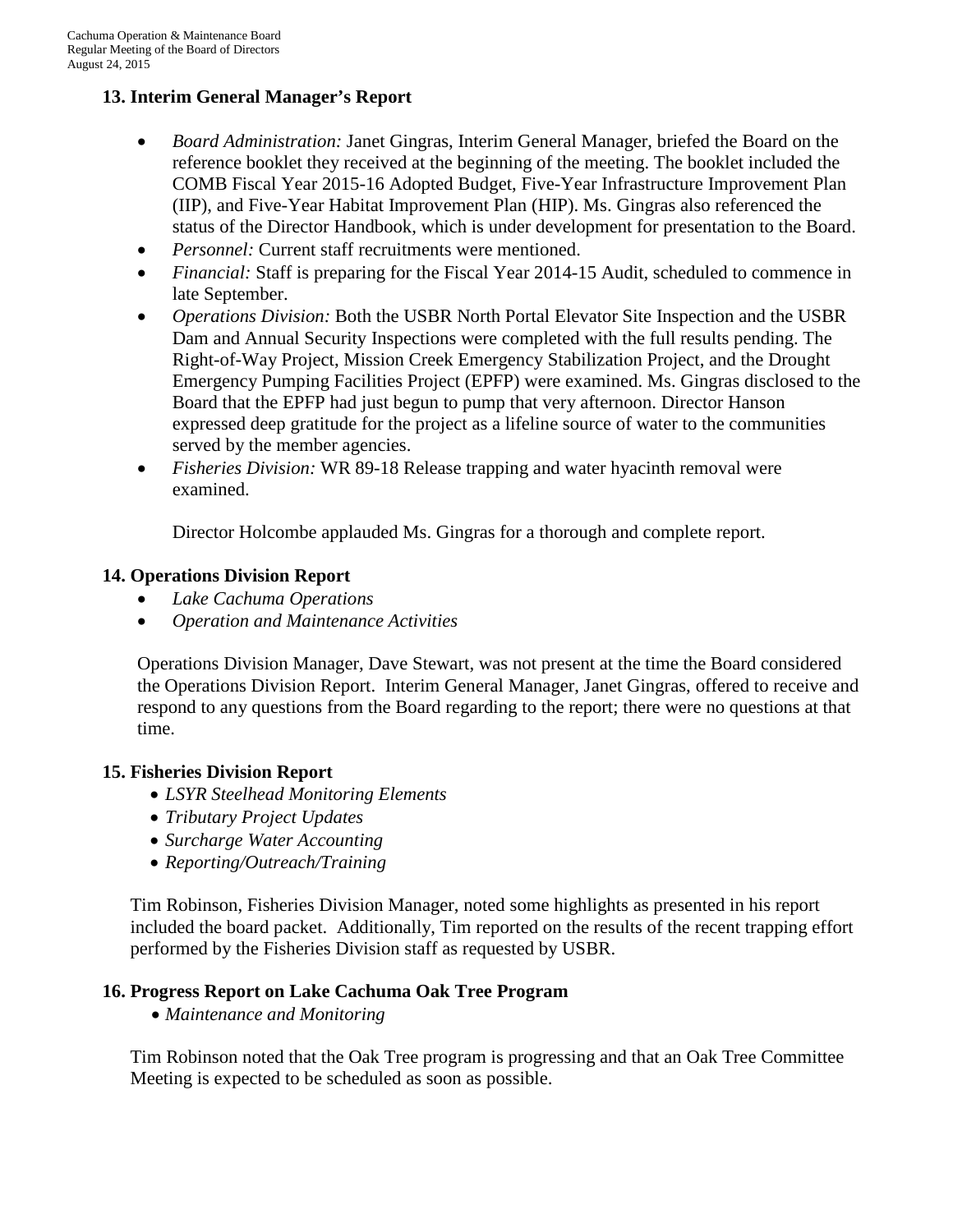# **17. Monthly Cachuma Water Reports**

The reports were included in the board packet for information. There were no questions from the Board.

### **18. General Manager Recruitment Process**

President Morgan introduced the item, expressing that Director White had recommended the use of a recruitment firm, Bob Murray & Associates, to aid COMB in retaining a General Manager. A cursory discussion including an outline of the recruitment process and preliminary planning ensued. Director Holcombe then moved to authorize COMB to enter into a contract with Bob Murray & Associates for an amount not-to-exceed \$25,000. Seconded by Director White, the motion carried 7/0/0 as follows:

**Ayes:** White, Walsh, Holcombe, Hanson, Morgan **Nayes:** None **Absent/Abstain:** None

Director Hanson proffered questions on a proposed time-table for the process; Director Walsh pronounced the importance of the discussion being conducted in a manner such that each Director's views may be openly aired and considered.

### **19. Directors' Requests for Agenda Items for Future Meeting**

• Director Holcombe requested to have legal process and review on all of the items Counsel has been working on, many of which the Directors' have been unaware. This could be either in open or closed session, as appropriate, to be considered at the next Regular Board meeting.

## **20. [Closed Session]: Conference with Legal Counsel: Existing and Potential Litigation; and, Public Employment/Public Employee Appointment**

Prior to entering closed session, Russell Ruiz commented on Item 20a.

The Board went into closed session at 4:40 p.m.

### *The Board Next Considered Item 20b*

- b. [Government Code Section 54957(b)(1)] Confidential Personnel Matter – Interim General Manager
- a. [Government Code Section 54956.9(d)(4)] Name of case: California Trout, Inc. v. United States Bureau of Reclamation et al., United States District Court, CDCA, Case No. 2:14-CV-7744

Director Walsh recused himself from discussion on this item.